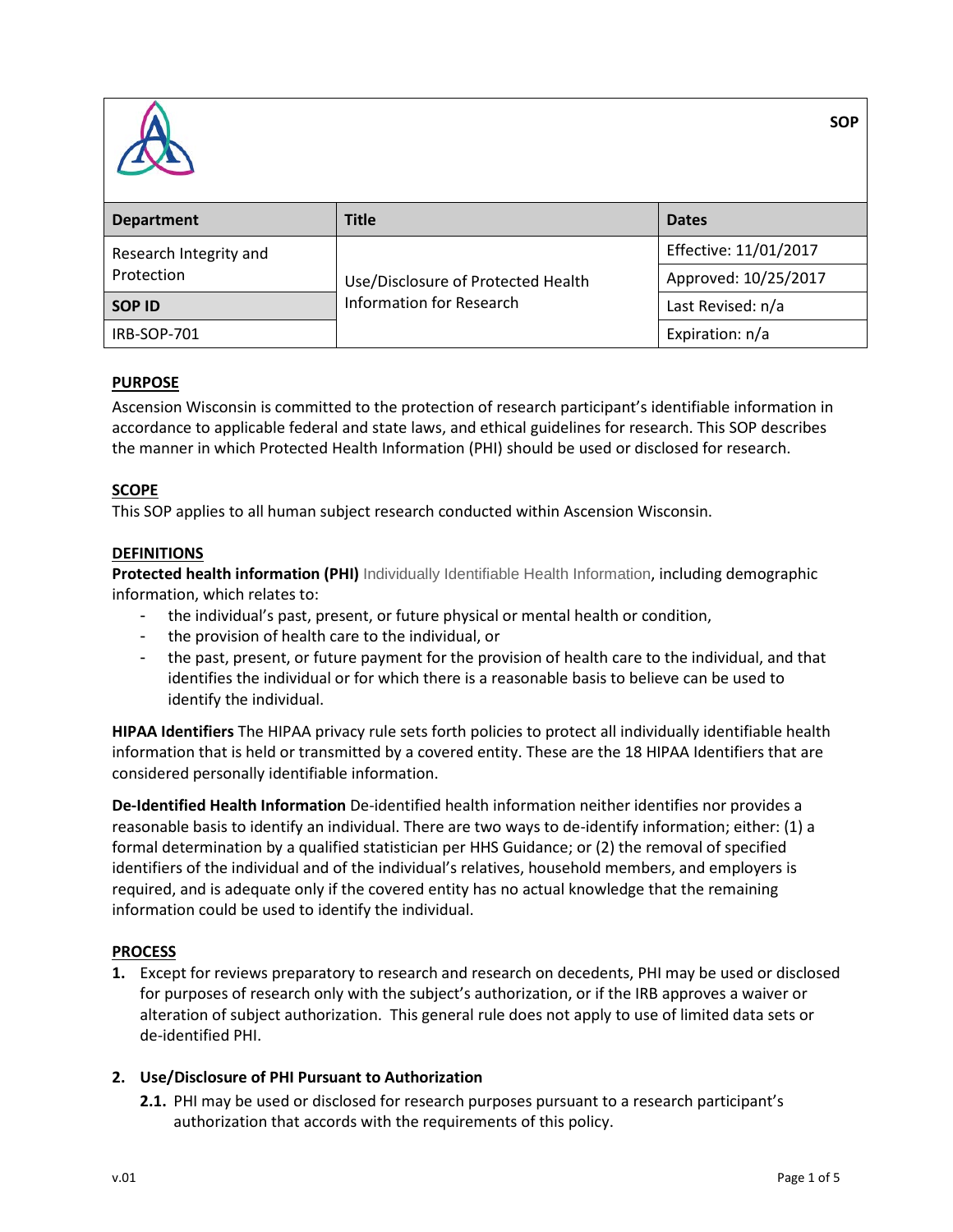- **2.2.** An authorization for use and disclosure of PHI for a research purpose must include the following:
	- a description of information to be used or disclosed;
	- the name or other specific identification of the person(s) or class of persons authorized to make the requested use or disclosure;
	- the name or other specific identification of the person(s) or class of persons to whom the Facility may make the requested use or disclosure;
	- a description of each purpose of the requested use or disclosure;
	- an expiration date or expiration event that relates to the individual or purpose of the use or disclosure, or a statement that there is no expiration;
	- the signature of the individual and date, or, if the authorization is signed by a personal representative, a description of such representative's authority to act;
	- a statement that the individual may revoke the authorization in writing, and either the exceptions to the right to revoke and instructions on how to exercise the right to revoke or, to the extent this information is included in organization's notice of privacy practices, a reference to the notice;
	- a statement that information used or disclosed may be subject to re-disclosure by the recipient;
	- a statement of the Facility's ability to condition research-related treatment on the authorization and the consequences of the individual's refusal to sign the authorization.
- **2.3.** In general, the standard HIPAA authorization for the use or disclosure of PHI for research should be used. In rare cases, the IRB, as the HIPAA Privacy Board, may make an exception to allow the HIPAA authorization to be combined with consent to participate in the research.
- **2.4.** A copy of the authorization must be given to the individual permitting the use or disclosure of his/her PHI.

# **3. IRB Waiver or Alteration of Authorization**

- **3.1.** An Investigator may request a waiver or alteration of authorization from the IRB, as the HIPAA Privacy Board, by submitting the request form with the IRB application.
- **3.2.** An IRB waiver or alteration must include documentation of all of the following, and such documentation must be retained for at least six years after the date the study was completed:
	- **3.2.1.** Identification of the IRB;
	- **3.2.2.** Date on which the alteration or waiver was approved;
	- **3.2.3.** A statement that the IRB has determined that the proposed uses and disclosures of information involve no more than minimal risk to the privacy of individuals, based on the following:
		- There is an adequate plan to protect the identifiers from improper use and disclosure;
		- There is an adequate plan to destroy the identifiers at the earliest opportunity consistent with conduct of the research, unless there is a health or research justification for retaining the identifiers or such retention is otherwise required by law; and
		- There are adequate written assurances that the PHI will not be reused or disclosed to any other person or entity, except as required by law, for authorized oversight of the research study, or for other research for which the use or disclosure of PHI would be permitted by law;
	- **3.2.4.** A statement that the research could not practicably be conducted without the waiver or alteration;
	- **3.2.5.** A statement that the research could not practicably be conducted without access to and use of the PHI;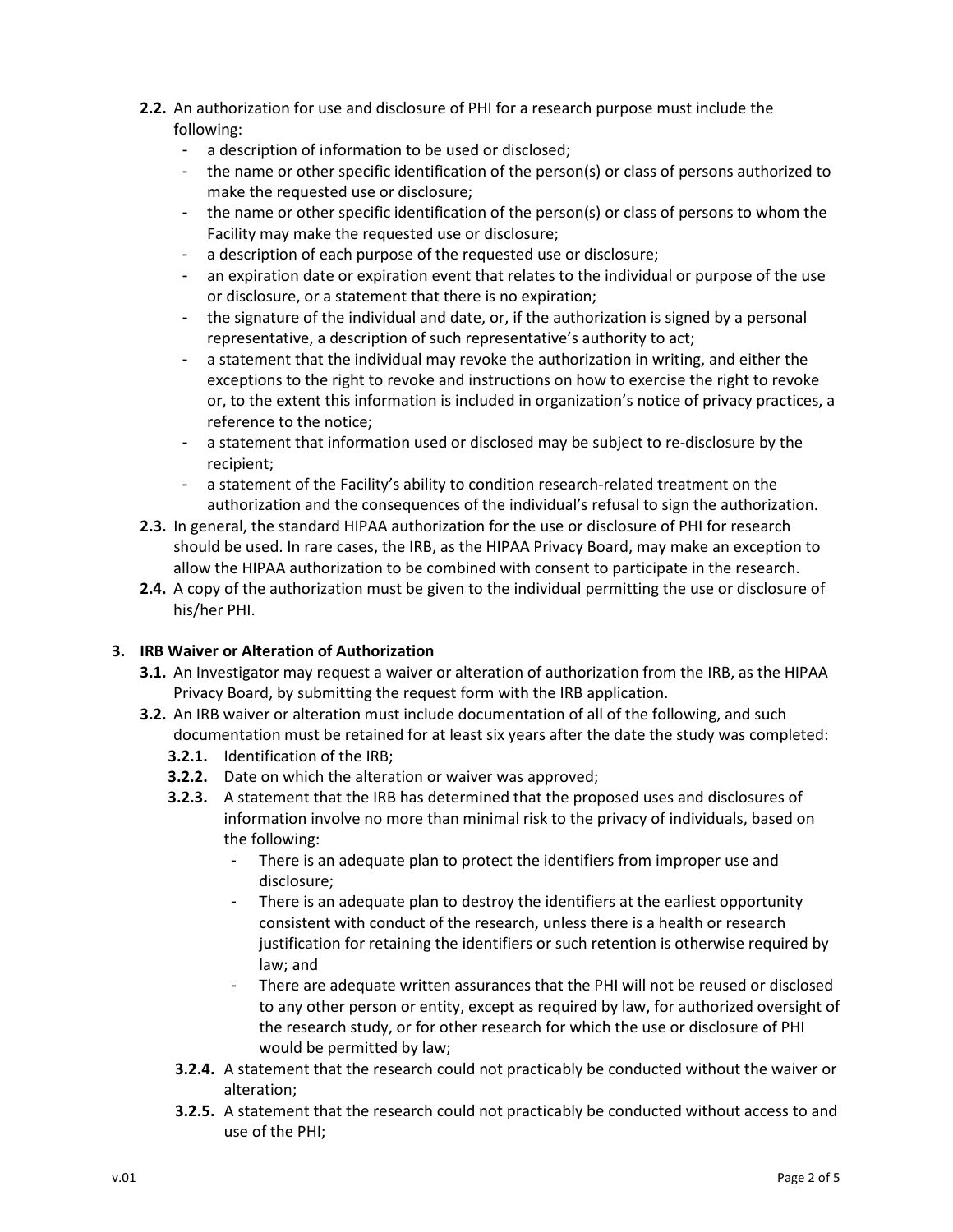- **3.2.6.** A brief description of the protected health information that is necessary for the research;
- **3.2.7.** A statement that the waiver or alteration has been approved under either normal or expedited review procedures; and
- **3.2.8.** Signature of the chair, or other designated member, of the IRB.
- **3.3.** IRB staff will provide written approval of the waiver or alteration. The use or disclosure of PHI for research pursuant to an IRB waiver or alteration of authorization may not begin until written approval obtained.

## **4. Review of PHI Preparatory to Research**

- **4.1.** Unless the research involves only decedents, as described below, a researcher who is affiliated with an Ascension Wisconsin Facility may review PHI solely to prepare a research protocol, or for similar purposes preparatory to research, without authorization or IRB waiver of authorization, provided that (s)he provides written representations in the IRB application that:
	- the sole purpose of the review of PHI is to prepare a research protocol, or for similar purposes preparatory to research (e.g. to assist in the development of a research hypothesis or to aid in the recruitment of research participants), and the information will not be used for any other purpose;
	- the PHI to be reviewed is necessary for these research purposes and only such PHI necessary for these purposes will be reviewed;
	- no PHI will be removed from the premises;
	- the information will not be released to a person not connected with the study; and
	- the final product of the study will not reveal information that may serve to identify the patient whose records are being released without his/her informed consent.
- **4.2.** Private pay patients may deny access to their PHI by annually submitting a signed, written request on a form provided by the Wisconsin Department of Health and Family Services.

# **5. Research Involving PHI of Decedents**

- **5.1.** A researcher affiliated with an Ascension Wisconsin Facility may review PHI of decedents without authorization or IRB waiver of authorization provided that (s)he provides the following:
	- written representation that the use or disclosure being sought is solely for research on the PHI of decedents, and that the PHI being sought is necessary for the research and that the PHI will be used only for the indicated research;
	- written representation that the information will not be released to a person not connected with the study;
	- written representation that the final product of the research will not reveal information that may serve to identify the decedents whose records are being released; and
	- documentation of the death of each individual whose PHI will be used or disclosed (excepting those individuals for which the Facility already has documentation of death).
- **5.2.** This can be done by submitting the IRB form "HIPAA Decedent Certification Addendum"
- **5.3.**IRB staff will provide written approval of the waiver or alteration. The use or disclosure of PHI for research may not begin until written approval obtained.

### **6. Inclusion of HIPAA authorization and/or Waivers of Authorization in the Medical Record**

- **6.1.** Documentation of the access, use or disclosure of PHI for research purposes must be documented in the subject's medical record. This includes access under the following methods:
	- HIPAA authorization provided by research subjects
	- Research reviews conducted under a waiver or alteration granted by the IRB (HIPAA Privacy Board for Research)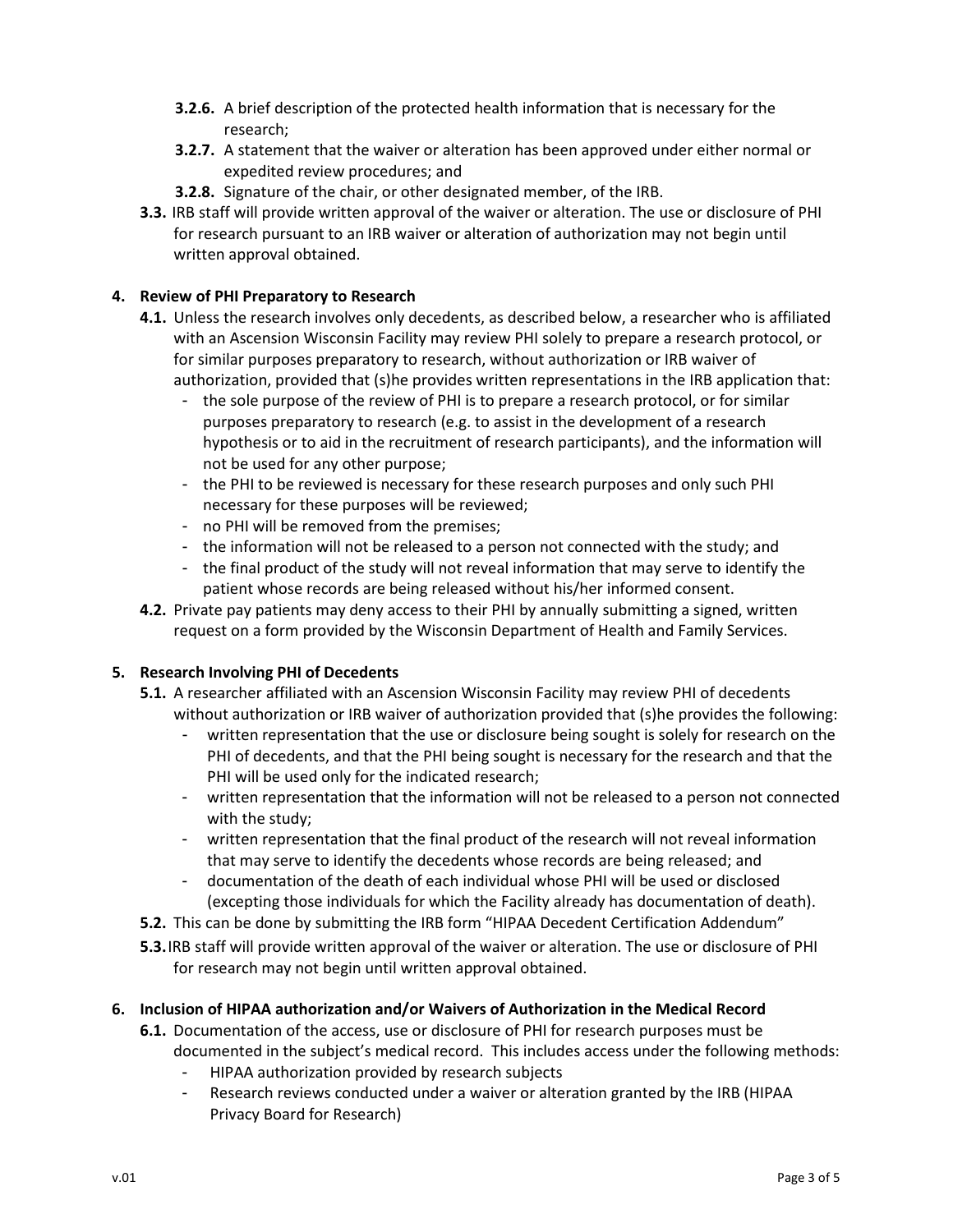- **6.2.** The investigator or their designee must submit a photocopy of the signed HIPAA Authorization to Health Information Management (HIM) at the study location. HIM is responsible for scanning the document into the medical record.
- **6.3.** When the IRB grants a waiver or alteration of HIPAA Authorization, the access to PHI in the medical record may be documented by entering a note into the medical record which includes the reason for accessing the PHI and protocol number. Alternatively, investigator may work with HIM to get access to records. In those cases, the investigator or their designee must submit a photocopy of the IRB approval letter documenting the waiver was granted. HIM is responsible for scanning the document into the medical records accessed.

# **7. Accounting for Research Disclosures**

- **7.1.** The institution must document disclosures of PHI made for research purposes to meet regulatory requirements.
- **7.2.** The Facility must maintain and provide to the individuals involved, upon their request, a list of such reviews that includes the following:
	- the name of the protocol;
	- a description of the protocol, including its purpose and inclusion criteria;
	- a brief description of PHI disclosed;
	- the time period during which disclosure occurred or may have occurred;
	- contact information for the research sponsor, if any, and for person(s) who reviewed the PHI; and
	- a statement that the PHI of the individual may or may not have been disclosed for the research activity.
	- contact information for someone who can assist the individual in contacting the research sponsor and/or investigator(s) to whom PHI was disclosed, if requested.

### **8. Use/Disclosure of Limited Data Set**

- **8.1.** A limited data set may be used or disclosed for research purposes provided that the Facility and the recipient of the information have executed a data use agreement that complies with the provisions below.
- **8.2.** A data use agreement must:
	- **8.2.1.** Establish the permitted uses and disclosures of the information by the recipient;
	- **8.2.2.** Establish who is permitted to use or disclose the data; and
	- **8.2.3.** Provide that the recipient will:
		- not use or further disclose the information other than as permitted by the data use agreement or as otherwise required by law;
		- use appropriate safeguards to prevent non-permitted use or disclosure of the limited data set information;
		- report any use or disclosure of the information not provided for by the data use agreement of which it becomes aware;
		- ensure that any agents to whom it provides the limited data set agree to the same restrictions and conditions that apply to the recipient; and
		- not identify the information or contact the individuals.

### **9. Use/Disclosure of De-Identified PHI**

- **9.1.** The HIPAA Privacy Rule allows the use and/or disclosure of de-identified health information for research purposes.
- **9.2.** The health information must be de-identified using either statistical verification of deidentification or by removing all 18 elements that could be used to identify the individual or the individual's relatives, employers, or household members. The requirements for statistical verification and the 18 elements are further described in the HIPAA privacy rule.